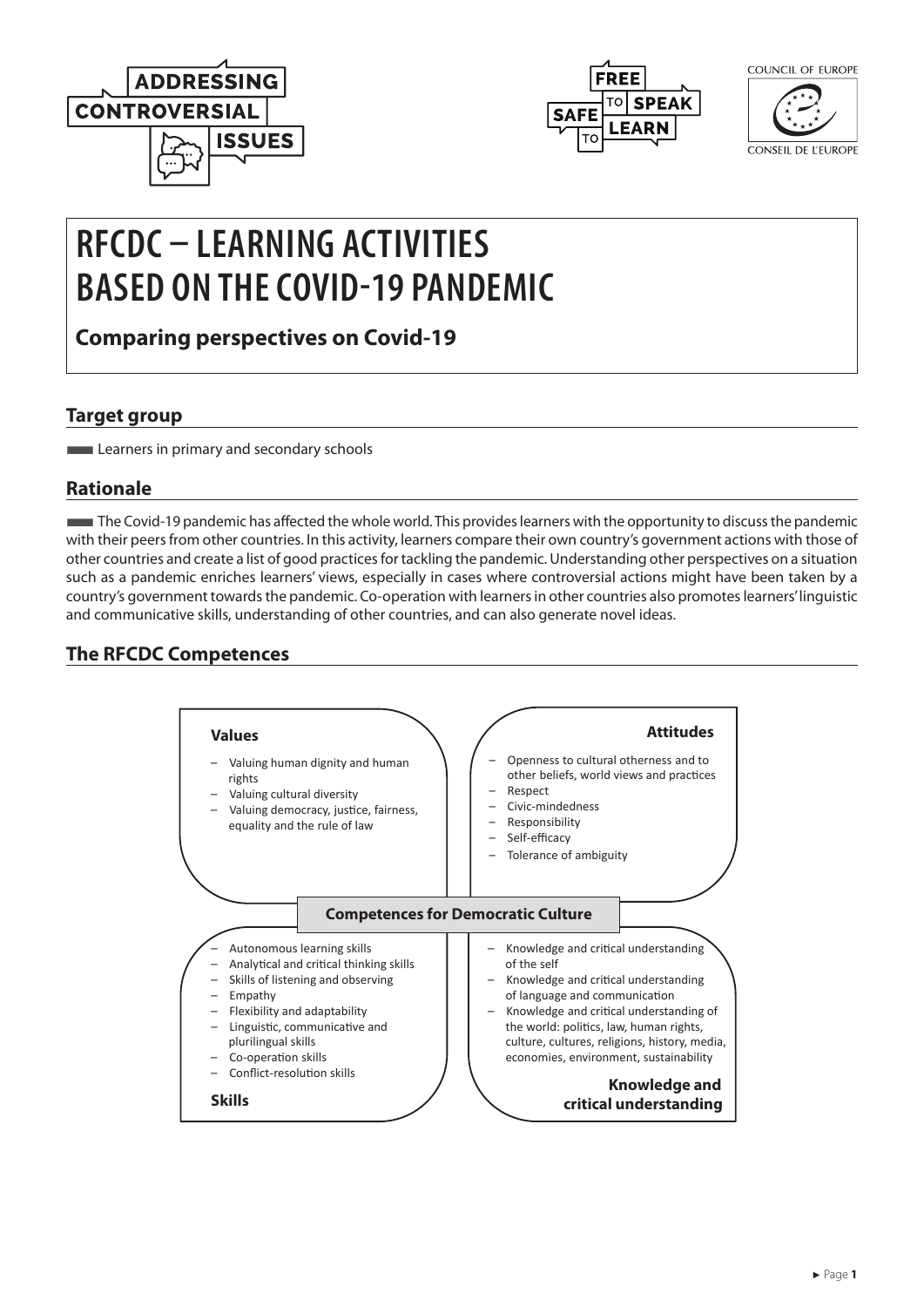### **Competences promoted by the activity**

■Valuing cultural diversity; Openness to cultural otherness, other beliefs, world views and practices; Skills of listening and observing; Linguistic, communicative and plurilingual skills; Knowledge and critical understanding of the world: cultures, media, economies.

#### **Learning outcomes**

**EXECOMPLER** Completing this activity will help learners to:

- ► Seek contact with other people in order to learn about their culture;
- ► Listen carefully to differing opinions;
- ► Understand other people positions;
- ► Appreciate that there may be different perspectives on important social issues in different cultures.

### **Description of activity**

- 1. Identify and establish contact with a suitable school in another country with which to collaborate. Interactions can take place through online means such as Skype or Zoom. If the learners do not share a common language, they can communicate either through a language that they are learning at school as a second language, or through a lingua franca.
- 2. Pair each learner with a peer in the other school, or pair small groups of learners in each school with each other. Ask them to discuss the current Covid-19 situation in their own countries, and to compare the actions that are being taken by their respective governments for dealing with the pandemic. They can also be asked to identify any differences between their governments' responses, while older learners may be asked to research whether any of the actions that are being taken by their government are controversial. They should consult the Covid-19 response pages on the official websites of the learners' national governments for information, and other authoritative web-based resources. The following questions may be given to the learners to stimulate their discussion (these questions may be simplified for younger learners):
- ► Is the Covid-19 pandemic progressing in the same way or in different ways in the two countries?
- ► What actions are being taken by the governments in the two countries for dealing with the pandemic?
- ► Are the actions in the two countries being properly presented on international websites (such as the World Health Organization website)?
- ► What differences exist between the two countries' responses, and what are the reasons for those differences?
- ► Are any of the actions that have been taken by the governments in their countries been controversial, and if so why are they controversial?
- ► Can the learners identify some actions from the other country which could be implemented in their own country?

The online collaborations can be conducted using Google Slides or Tricider.

- 3. Ask learners to discuss the actions that can be taken by national governments, and to develop a list of the actions which they think that national governments should be taking.
- 4. The learners (or groups of learners) make presentations on the outcomes of the activity to the other learners in their own class. They may also make presentations to learners in the other school.

The international contacts created by this activity can also be used for other joint activities and collaborations between the learners in the two schools in the future.

#### **Materials or resources required**

► A partner school in another country – the Council of Europe's Democratic Schools Network is a suitable place for finding partners:

#### – **<https://www.coe.int/en/web/campaign-free-to-speak-safe-to-learn/school-projects>**

- ► Access to an online means of communication such as Skype or Zoom:
	- **<https://www.skype.com/>**
	- **<https://www.zoom.us/>**
- ► Advice about online collaboration, for example:
	- **<https://rm.coe.int/collaboration/16809e45bc>**
- ► Tools for online collaboration, for example: